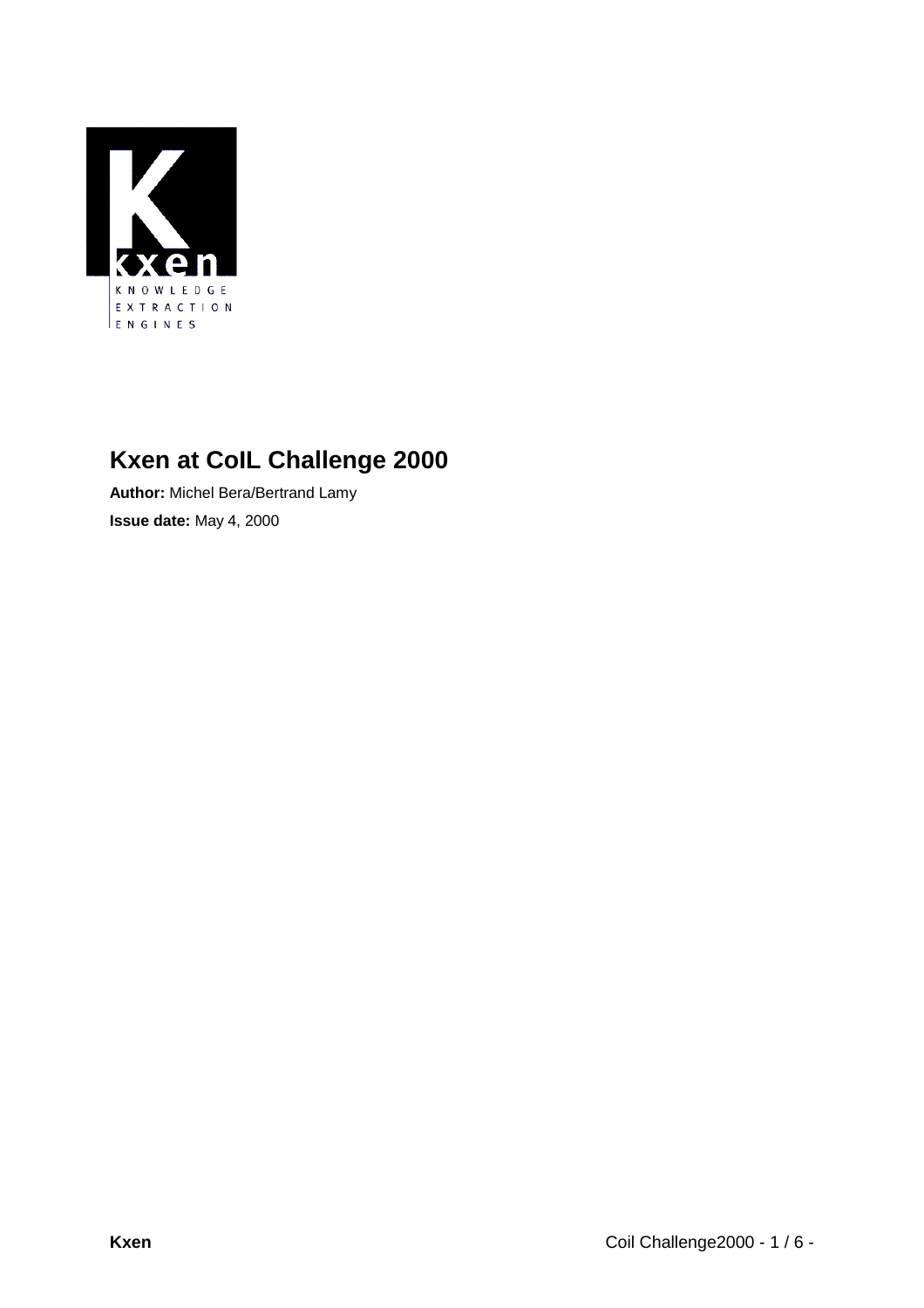## 1. Modeling phase description

The model has been built done using KXEN product: KXEN Components. The free text describing the data has been converted in the product's own description format. We then used KXEN Robust Regression (K2R)engine, which builds a polynomial model for the scoring task.

We used a built-in Estimation/Validation split strategy on the randomized data set.

The overall modeling process took about 50 seconds on a regular laptop. Applying the model to the evaluation data set took 6 seconds.

Our goal is to build as fast as possible a "robust" (or consistent) model, in other words, having good generalization expectations.

The computed lift curve (see next graphic) gives an overview of model performance.

Results show that at 20% of the population, the model can detect 60% of the relevant targeted population. So we can expect to select about 138 caravan insurance policies in the 800 customers selected list for evaluation (as there are about 5.5% insurance holders in the data, and the whole test contains about 4000 customers).



Variable : rr cc CARAVAN

*Lift curve for the model (blue), as compared to "perfect imaginary" model (green) and random selection (red). The black is the corresponding probability of having an insurance policy (for the lift curves : horizontal axis, percentage of population; vertical axis, percentage of target business obtained).*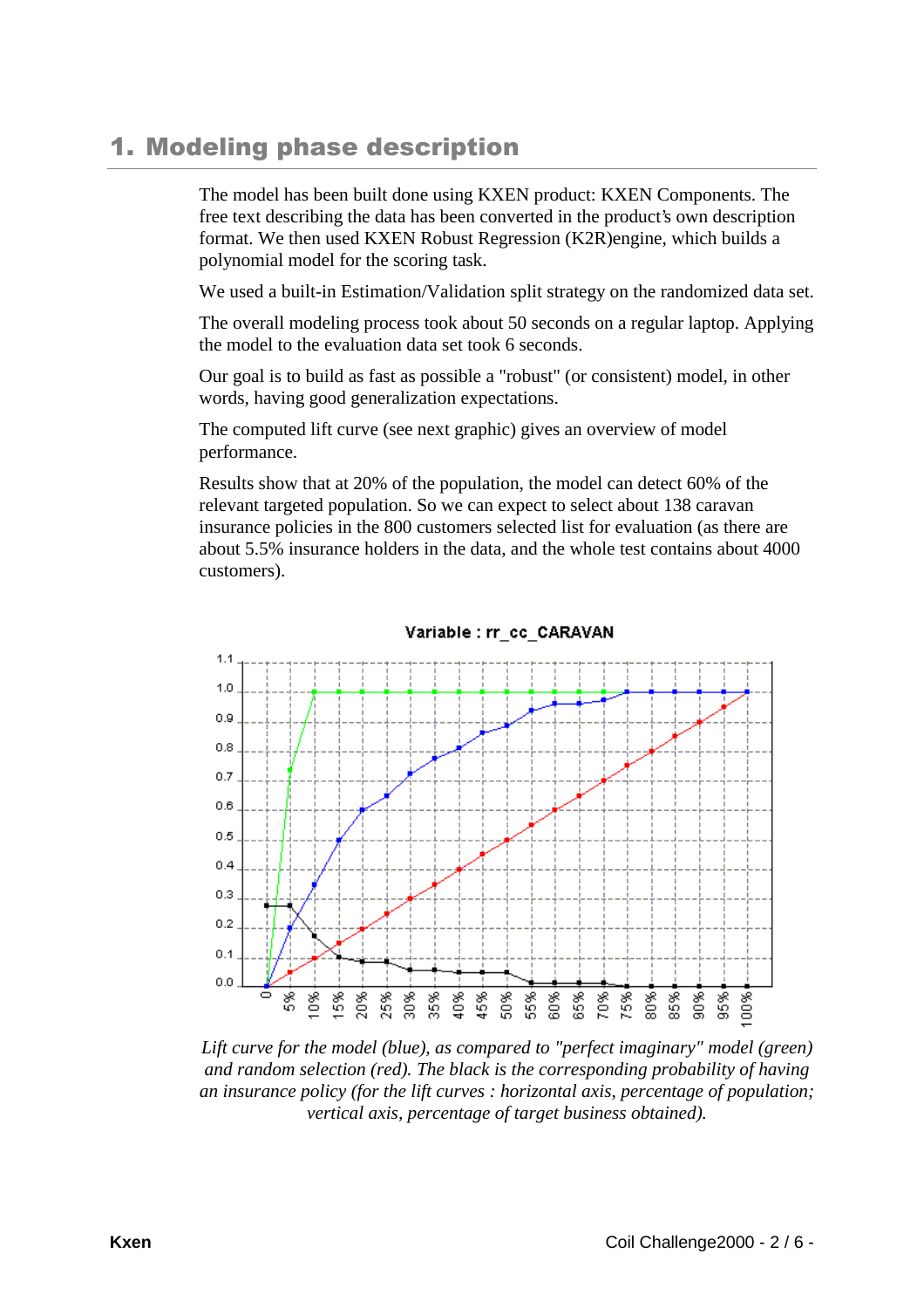## **2. Description Task**

The description task is prepared by the KXEN Components, as the model computes on the fly a number of indicators and charts, during the modeling phase. The following charts are direct screen shots of the software.

To describe how the model computes and builds its score function, we use the notion of "Variables Contributions". It expresses the relative contribution of each input variable in the resulting score, thus the propensity of having a caravan insurance policy.

Some contributions are only expressed for one variable alone(thus expressing the contribution in the model of this variable), while some contribution may be related to 2 or more variables. In this last case, the contribution expresses the fact that the important information is brought by the "additional knowledge" brought by the second variable when the first one is already known.



The contribution chart gives an overall picture of the important variables:

We can then have a look at the most important variables in depth, to see how the different categories influence.

The following graph should be read with the following conventions;

- Positive/negative bars reflects a positive/negative impact on having a caravan insurance policy.
- Categories are ordered from left to right in decreasing order of insurance policy propensity (categories on the left have more chance to have a policy than categories on the right).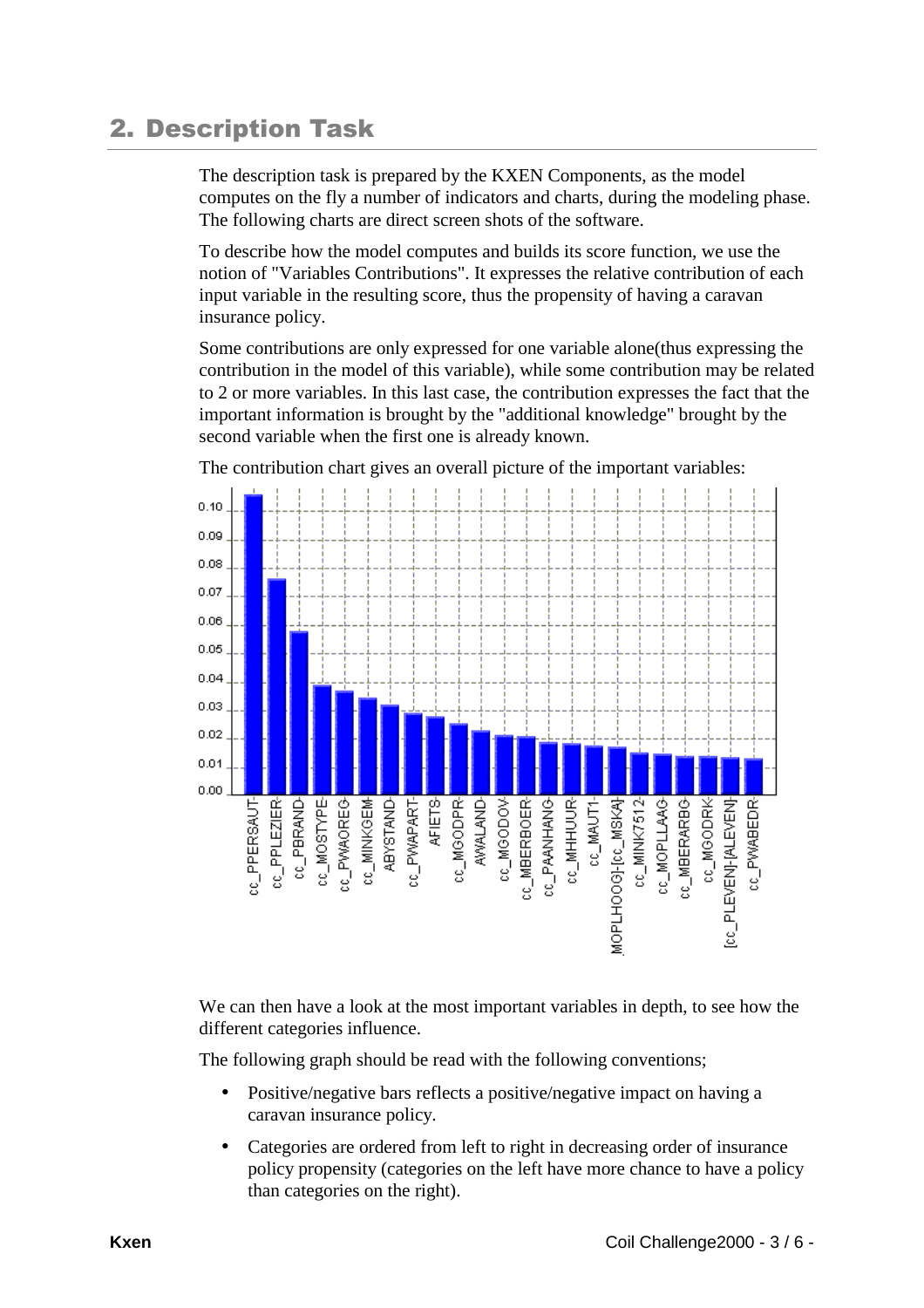- The height of the bar is the combination of the propensity of having a policy with the number of customer in this categories (thus a bar is high if it has a strong different propensity, or if it represents a large number of customers).
- In some variables, non-significant categories, or non-consistent categories (categories upon one should not rely for the problem), are grouped in a "trash" category named 'KxOther'.

Categories importance clearly show you where you should focus to select possible policy owner.

Following the above described reading conventions, we can now browse the most important variables found by the model.





Variable : PPLEZIER

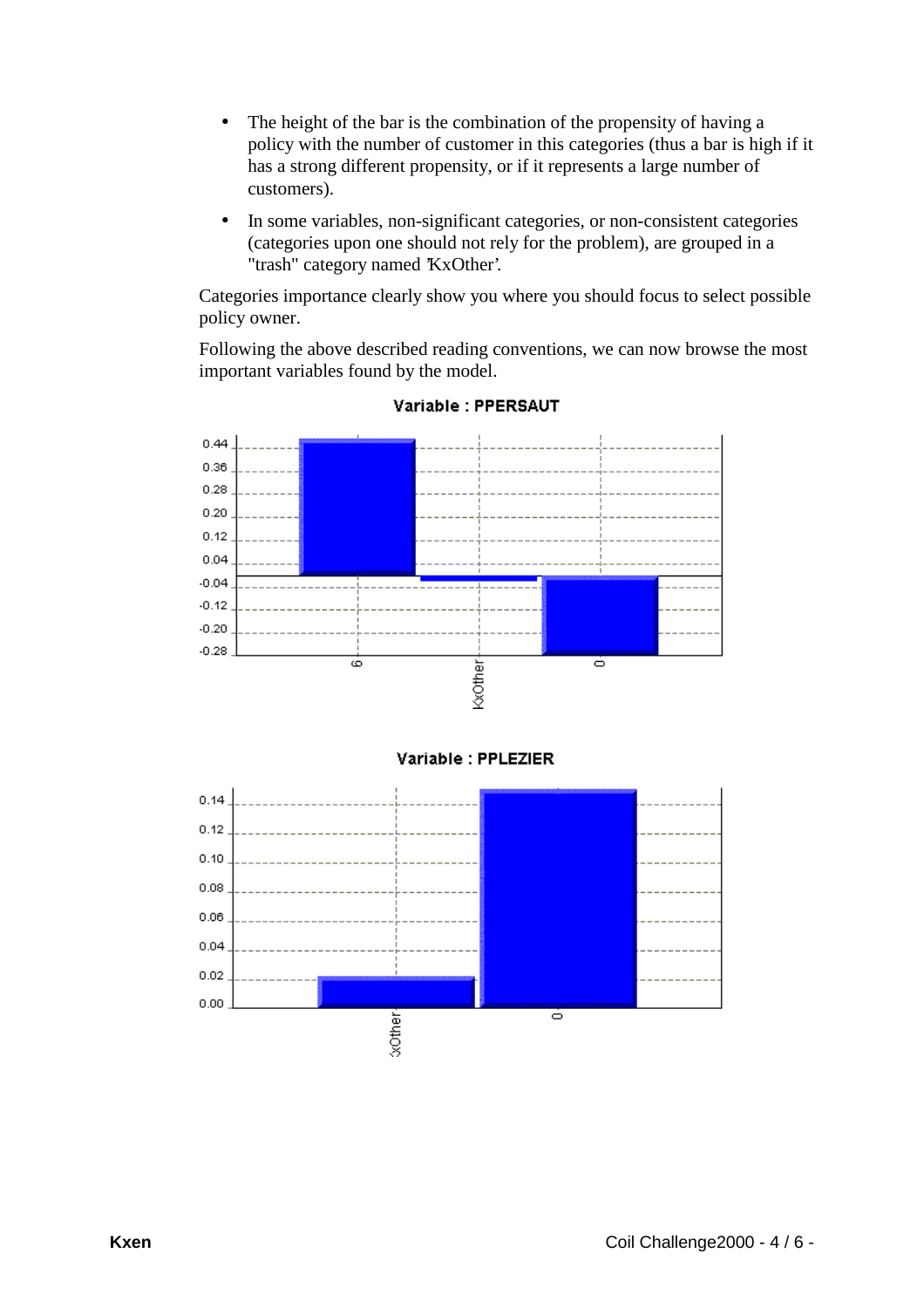



Variable : MOSTYPE



#### Variable : PWAOREG